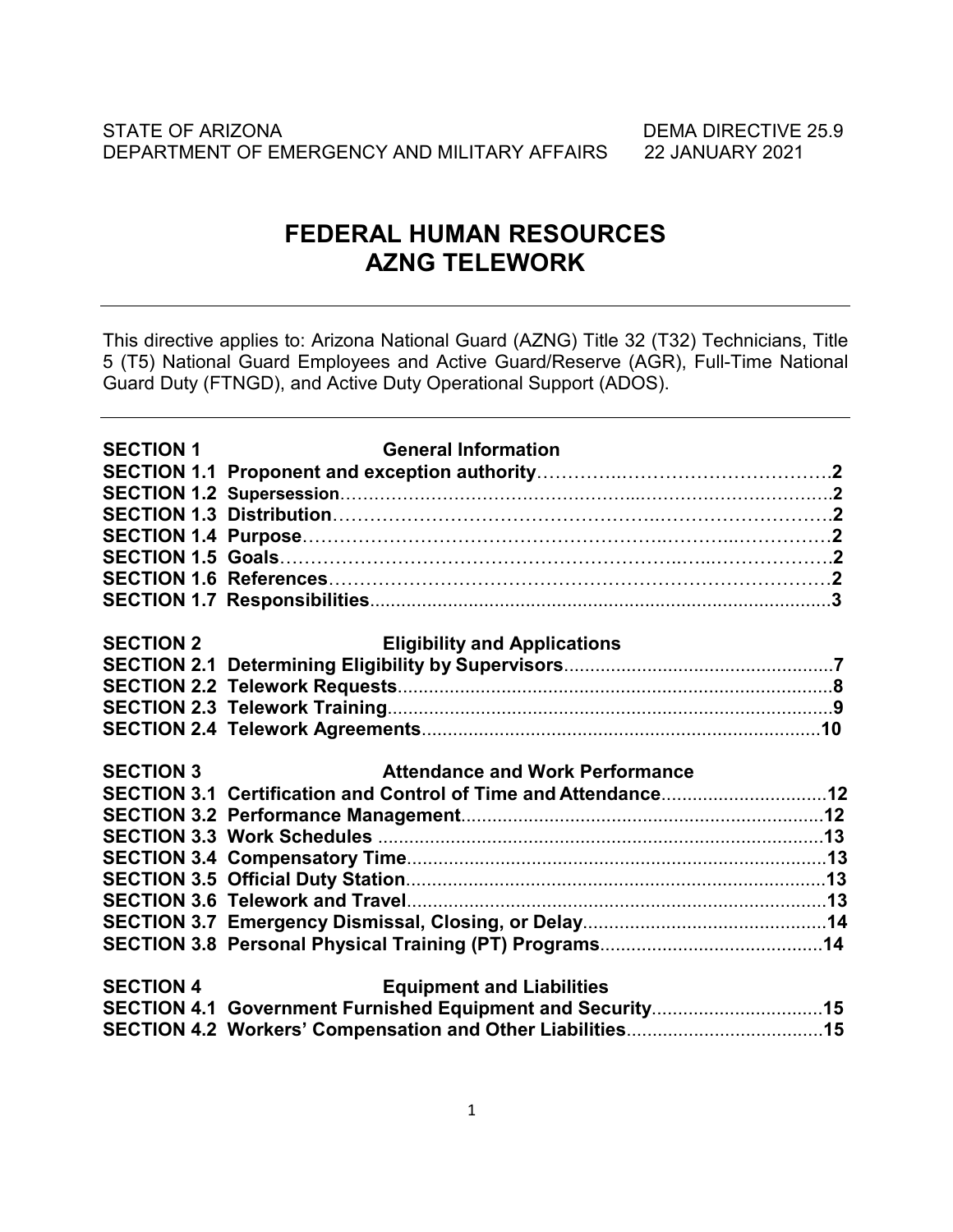# **Section 1 - General Information**

**1.1 Proponent and exception authority**: Human Resources Office (HRO) retains responsibility for this directive. The Adjutant General is the authority to approve exceptions to this directive, unless delegated in writing.

**1.2 Supersession:** This is an original document and does not supersede a previous version.

**1.3 Distribution:** AZ ANG, ARNG, and JFHQ

**1.4 Purpose:** The purpose of this document is to outline the procedures for Arizona National Guard (AZNG) Title 32 (T32) Technicians, Title 5 (T5) National Guard Employees and Active Guard/Reserve (AGR), Full-Time National Guard Duty (FTNGD), and Active Duty Operational Support (ADOS), collectively AZNG employees, participation in the Telework program and implements the requirements of Section 359 of Public Law 106-346, Public Law 111-292, Telework Enhancement Act of 2010 and Department of Defense Instruction (DODI) 1035.01.

**1.5 Goals:** The goals of this organization's telework implementation are:

- 1.5.1 Enhance the AZNG's efforts to employ and accommodate people with disabilities, including but not limited to, employees who have temporary or continuing health problems.
- 1.5.2 Help facilitate scenarios where health considerations or working environment prescribe work accomplishment at an alternate location
- 1.5.3 Assist achieving department mission accomplishment when alternate in-person means are not viable.
- 1.5.4 Reduce traffic congestion and decrease energy consumption and pollution emissions.
- 1.5.5 Complement Continuity of Operations Plans (COOP).

# **1.6 References:**

- 1.6.1 Department of Defense Instruction (DODI) 1035.01, Telework Policy, April 4, 2012.
- 1.6.2 Office of Personnel Management (OPM), Guide to Telework in the Federal Government, April 2011.
- 1.6.3 OPM, Addendum to Guide to Teleworking in the Federal Government, 9 December 2016, "Telework and Dependent Care Policy Guidance".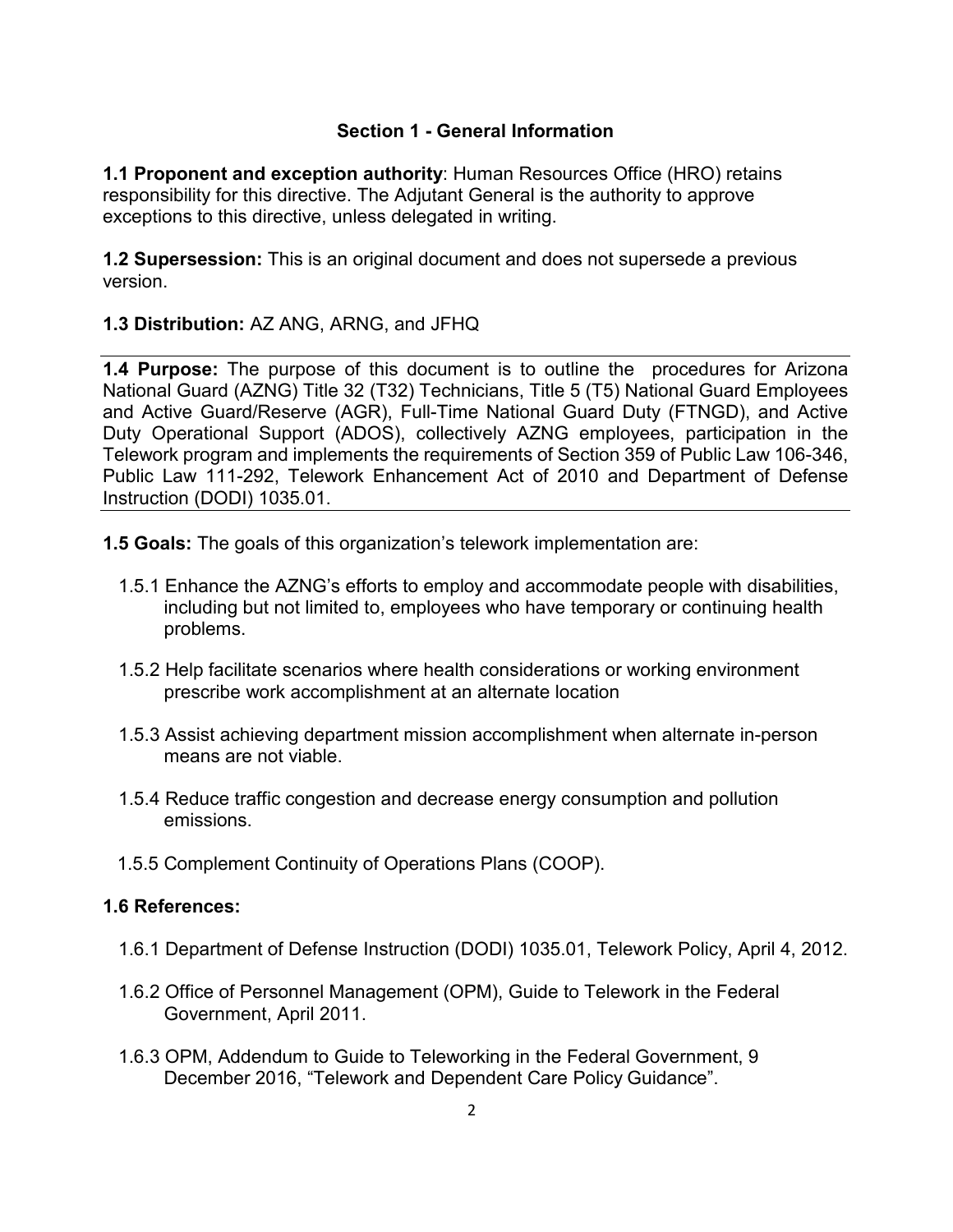- 1.6.4 Public Law 111-292 (the Act), "Telework Enhancement Act of 2010," 5January 2010.
- 1.6.5 Section 359 of Public Law 106-346, "Department of Transportation and Related Agencies Appropriations Act 2001," October 23, 2000.
- 1.6.6 U.S. Federal Labor Relations Authority (FLRA) Decision, 71 FLRA No. 133, April 21, 2020.
- 1.6.7 Army Regulation (AR) 600-8-10, Leaves and Passes, Rapid Action Revision, 4 August 2011.
- 1.6.8 Air Force Instruction (AFI), *Military Leave Program*, 6 June 2019.
- 1.6.9 Chief of the National Guard Bureau Instruction (CNGBI) 1400.25, Vol 630, "National Guard Technician Absence and Leave Program," 06 August 2018.
- 1.6.10 Arizona Department of Emergency and Military Affairs (AZ DEMA) Policy Letter 10.21, *Code of Ethical Conduct*, February 1, 2014.

### **1.7 Responsibilities:**

# 1.7.1 **The Adjutant General (TAG):**

- 1.7.1.1 Ensure an established telework program is in effect.
- 1.7.1.2 Establish and approve AZNG telework procedures via this directive.

# 1.7.2 **The Human Resources Officer (HRO):**

- 1.7.2.1 Appoint an Agency Telework Coordinator who will manage the AZNG Telework Program.
- 1.7.2.2 Include Telework Program briefing in relevant supervisor and management trainings.

# 1.7.3 **Agency Telework Coordinator:**

- 1.7.3.1 Coordinate the implementation of the AZNG Telework program.
- 1.7.3.2 Maintain telework agreements on file for all eligible employees.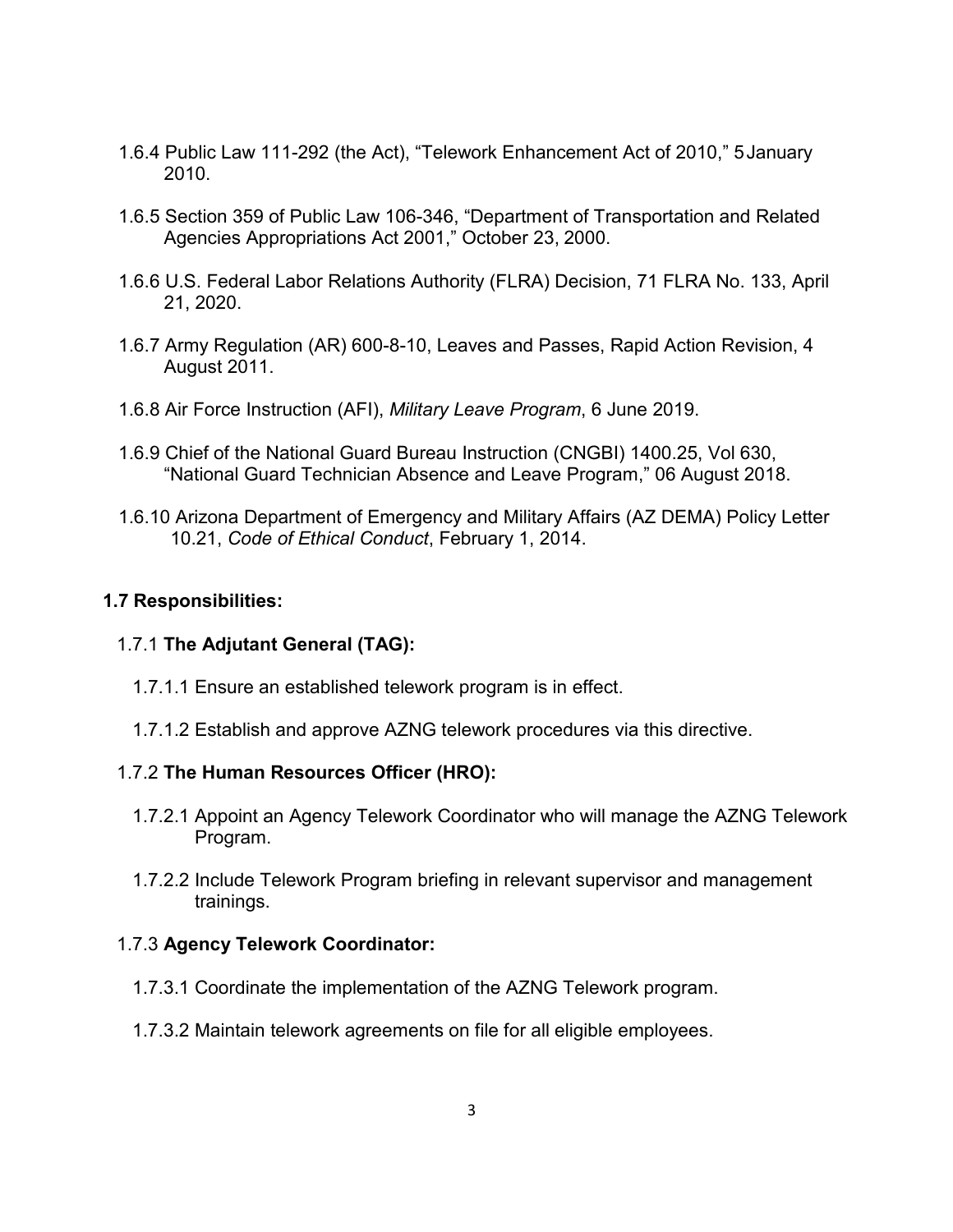- 1.7.3.3 Track who are regular teleworkers, maintain a record of pertinent data, and submit applicable reports to OPM and/or NGB as required.
- 1.7.3.4 Monitor National Guard Bureau (NGB) and Office of Personnel Management (OPM) changes to the telework guidelines.
- 1.7.3.5 Maintain follow-up reports and telework agreements for participating employees.
- 1.7.3.6 Authorized Management Official (AMO) (Directors/O-6 Commanders):
- 1.7.3.7 Ensure all supervisors and employees are briefed on the program andhave the opportunity to apply.
- 1.7.3.-8 Ensure telework agreements are completed IAW guidelines.
- 1.7.3.9 Monitor telework program and provide feedback to those supervising telework employees. This feedback can include, but is not limited to program success, failure, needed improvements, etc.

### 1.7.3.8 **Approve/Disapprove all telework agreements.**

1.7.3.8.1 Authorized Management Officials may delegate approval/disapproval authority to O-5/GS-12 supervisors by getting written approval by the AMO's leadership and submitting a delegation memorandum to the Agency Telework Coordinator at: ng.az.azarng.mbx.hro-employee-relations@mail.mil The delegation will be effective upon receipt by the Agency Telework Coordinator.

### 1.7.4 **Information Management (ARNG G6/ANG Comm Flt):**

- 1.7.4.1 Authorize the use of military computer networks, equipment (government furnished or personal), and supplies based on verified need from supervisors and availability of funds and support personnel.
- 1.7.4.2 Establish procedures for teleworkers to connect to the network from offsite locations.
- 1.7.4.3 Determine what equipment (government furnished or personal) and support services can be provided or used based on telework arrangements, verified need from supervisors, and availability of funds and support personnel.
- 1.7.4.4 Provide training on remote access hardware, software, and procedures upon request.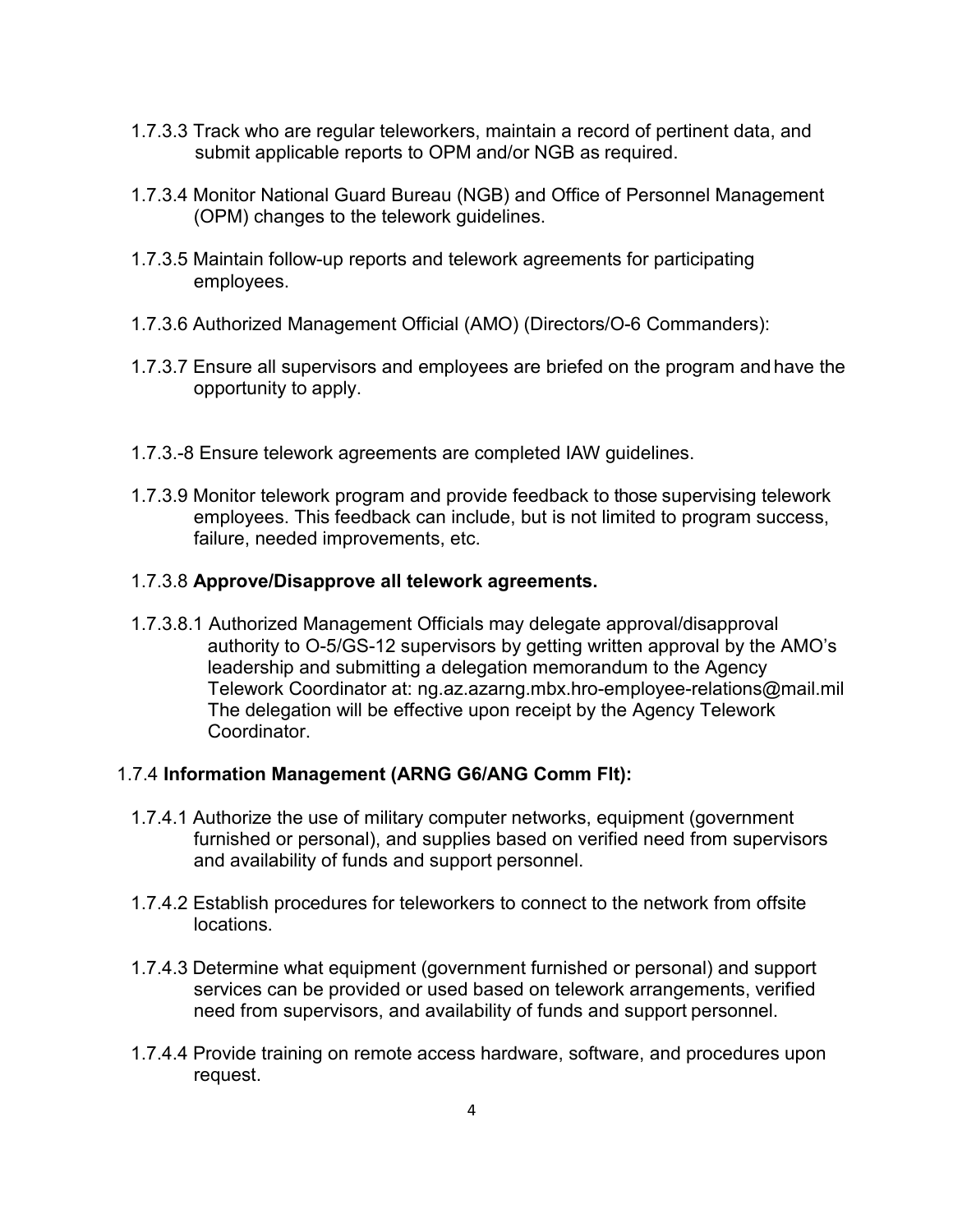### 1.7.5 **Supervisors/Managers:**

- 1.7.5.1 Identify telework opportunities, options, and constraints and discussand document performance expectations with the employees.
- 1.7.5.2 Ensure they and their employees are aware and of the AZ DEMA *Code of Ethical Conduct* policy.
- 1.7.5.3 Ensure technician employees accurately report telework time in the Automated Time Attendance and Production System (ATAAPS).
- 1.7.5.4 Ensure telework training is accomplished and maintain required documentation.
- 1.7.5.5 Maintain the original approved telework agreement, and provide a copy to the employee and Agency Telework Coordinator at[:ng.az.azarng.mbx.hro](mailto:ng.az.azarng.mbx.hro-employee-relations@mail.mil)[employee-relations@mail.mil.](mailto:ng.az.azarng.mbx.hro-employee-relations@mail.mil)

1.7.5.6 Review and evaluate performance and the quality of the employee's work while teleworking.

- 1.7.5.7 Reviewed approved telework agreements annually and resubmitted to the Agency Telework Coordinator between 01 Jan through 31 May of each year.
- 1.7.5.8 A new telework agreement must be approved for respective employees when there is a change in an Authorized Management Official and/or supervisor.
- 1.7.5.9 Track and report telework participation and submit summary data to the HRO upon request. All telework agreement terminations must be reported to the Agency Telework Coordinator immediately.

# 1.7.6 **Telework Employees:**

- 1.7.6.1 Complete telework training and submit certificate to supervisor.
- 1.7.6.2 Adhere to telework directive, procedures, and comply with the AZ DEMA *Code of Ethical Conduct* policy.
- 1.7.6.3 Maintain non-telework performance expectations and accomplishposition requirements.
- 1.7.6.4 Ensure a telework agreement is certified each year.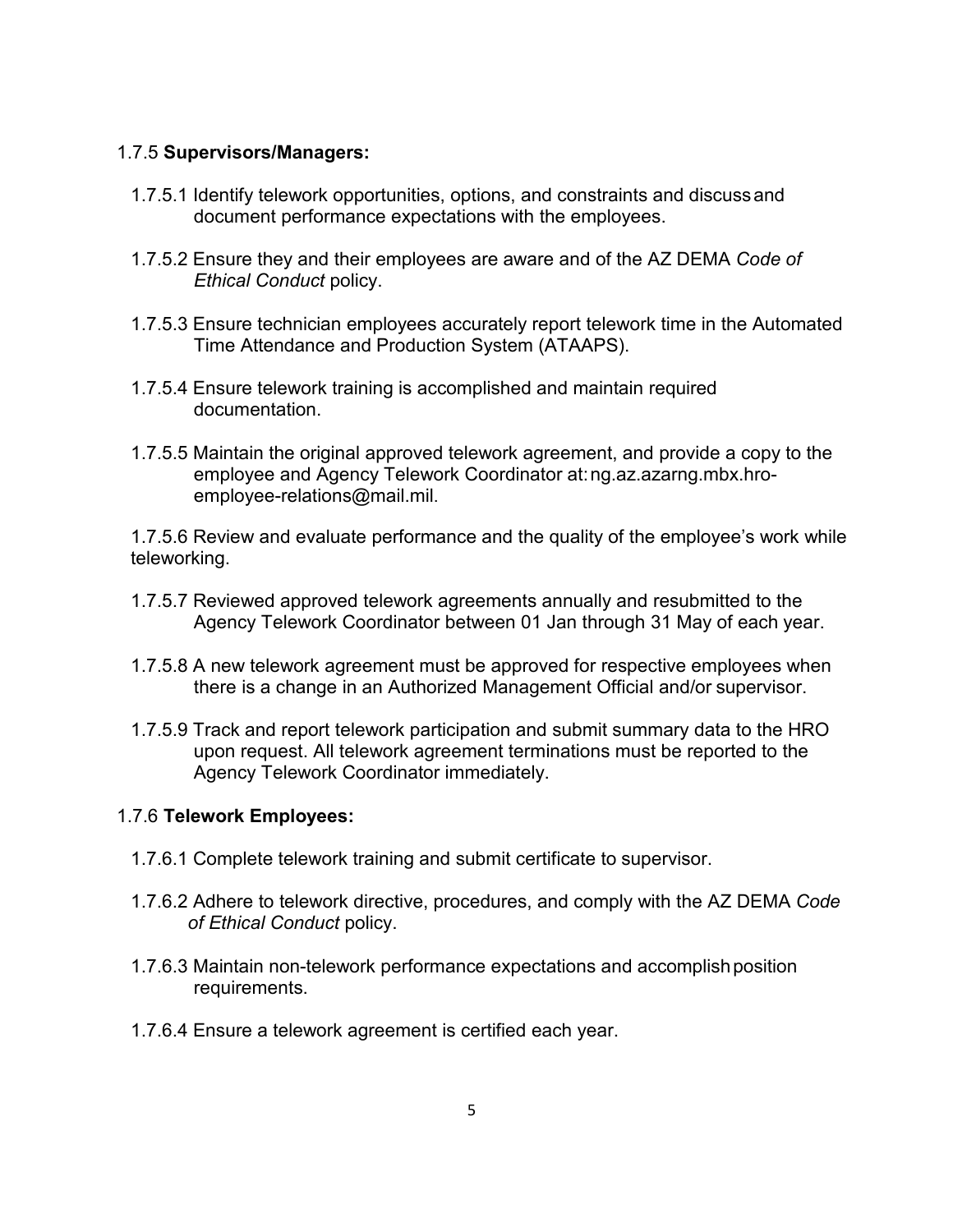- 1.7.6.5 Ensure alternate telework locations are safe working environments. Maintaining a safe/secure telework environment if the sole responsibility of the employee as the AZNG does not provide added security or workplace modifications to telework locations. If an employee believes their telework environment if not safe, they should report to the original duty location.
- 1.7.6.6 Ensure alternate telework locations have reliable internet access. AZNG does not provide compensation for internet services.
- 1.7.6.7 Report any injuries or illness that may preclude or limit teleworking to their supervisor as soon as possible.
- 1.7.6.8 Provide teleworking equipment requirements to their supervisor.
- 1.7.6.9 Obtain appropriate approval before performing teleworking duties that exceed the work agreement.
- 1.7.6.10 Account for and safeguard Government Furnished Equipment (GFE) and workplace information.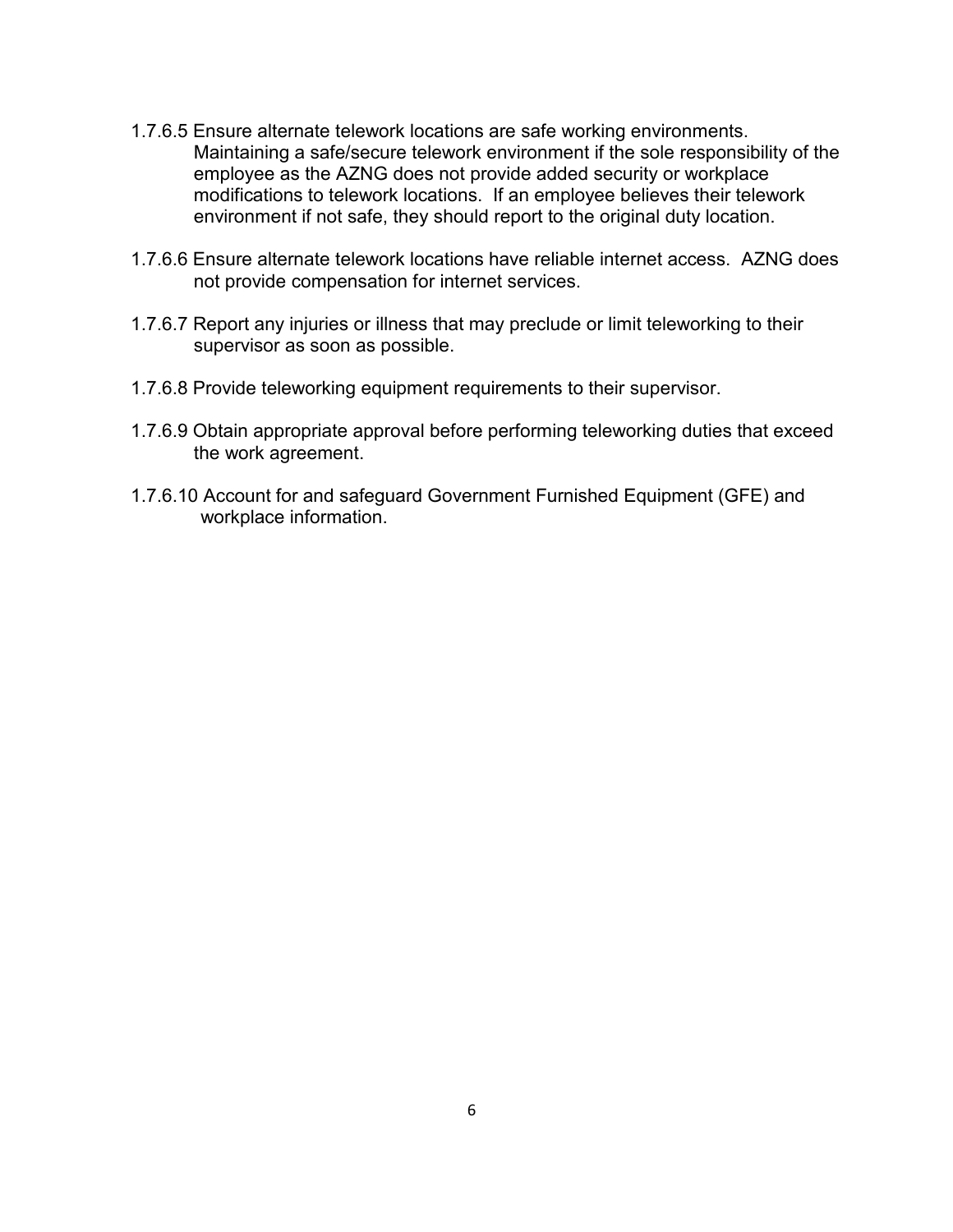# **Section 2 – Eligibility and Applications**

### **2.1 Determining Eligibility by Supervisors:**

- 2.1.1 Telework **is not a right** and it is not appropriate for every employee or every position.
- 2.1.2 Positions eligible for regular telework are those involving tasks and work activities that are portable, do not depend on the employees being at the traditional worksite, and are conducive to supervisory oversight at the alternative worksite. Tasks and functions generally suited for telework include, but are not limited to:
	- 2.1.2.1 Projects involving thinking and writing.
	- 2.1.2.2 Policy development.
	- 2.1.2.3 Research involving remote access to information.
	- 2.1.2.4 Analysis (e.g. investigating, program analysis, policy analysis, financial analysis).
	- 2.1.2.5 Report writing.
	- 2.1.2.6 Telephone intensive tasks.
	- 2.1.2.7 Computer-oriented tasks (e.g. programming, data entry, word processing, web page design).
	- 2.1.2.8 Computer based training.
	- 2.1.2.9 Other tasks determined appropriate by supervisor.

# **2.1.3 Positions generally ineligible for Telework Program**

- 2.1.3.1 Positions generally ineligible for regular or recurring telework (but may be considered for ad hoc or situational telework) are those positions involving tasks that are not suitable to be performed away from the traditional worksite, including tasks that:
	- 2.1.3.2 Require the employee to have daily face-to-face contact with thesupervisor, colleagues, clients, or the general public in order to perform his or her job effectively, which cannot otherwise be achieved via email, telephone, fax, video conferencing, or similar electronic means.
	- 2.1.3.3 Require frequent or daily access to classified information.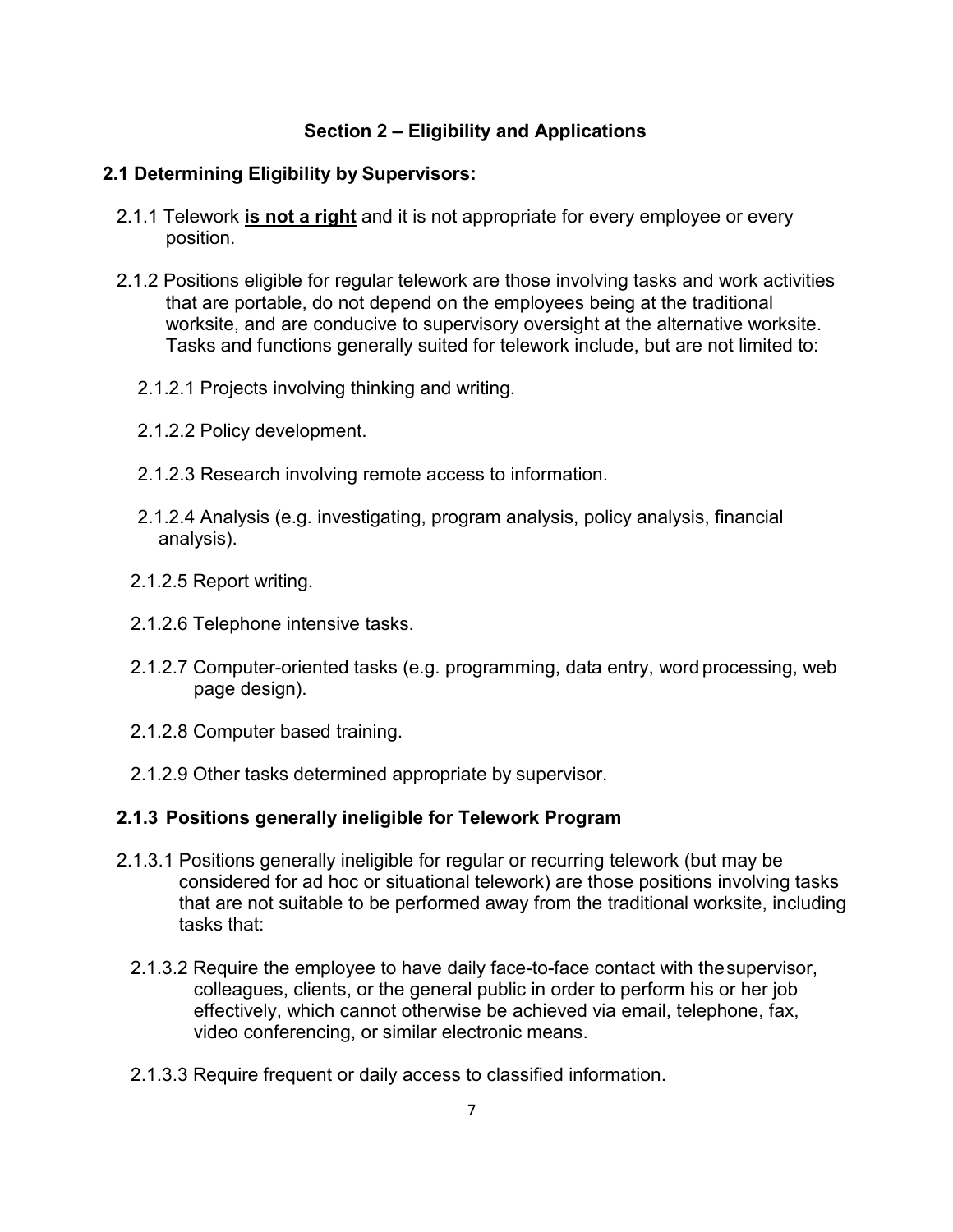- 2.1.3.4 Occur during a full-time employee's probationary period, or within the first 12 months of an indefinite or temporary employee's start date.
- 2.1.3.5 Require resources or equipment unavailable away from the duty station.
- 2.1.3.6 Employees who have been officially disciplined for being absent without permission within the past calendar year and employees whose conduct has resulted in disciplinary action within the past 12 months, are normally ineligible for telework. Authorized Management Officials may authorize ad hoc teleworking when a situation prohibits the employee to report to the worksite (i.e., state of emergency, natural disaster, pandemic, etc.).
- 2.1.4 An employee suitable for telework is an employee whose demonstrated personal characteristics are well suited to telework, as determined by the supervisor, including, as a minimum:
	- 2.1.4.1 Demonstrated dependability and the ability to handle responsibility.
	- 2.1.4.2 A proven record of high personal motivation.
	- 2.1.4.3 The ability to prioritize work effectively and use good time management skills.
	- 2.1.4.4 Trustworthiness and conduct (*e.g*., whether the employee has demonstrated a disregard for office policies or supervisory instructions or has a disciplinary record).
	- 2.1.4.5 In the event of inclement weather, *ad hoc* or situational telework may be an option for all non-mission essential employees, providing that they already have an approved telework agreement on file with the agency.

# **2.2 Telework Requests:**

- 2.2.1 Participation in a telework program is voluntary. Telework is not an employee right. Supervisors may deny a telework request or terminate a telework agreement at any time.
- 2.2.2 Employees may request to telework by submitting a DoD Telework Agreement (DD Form 2946, December 2011). Telework training certificates will accompany all telework requests.
- 2.2.3 Employees are responsible for initiating and completing the DoD Telework Agreement, and submitting to supervisor for consideration.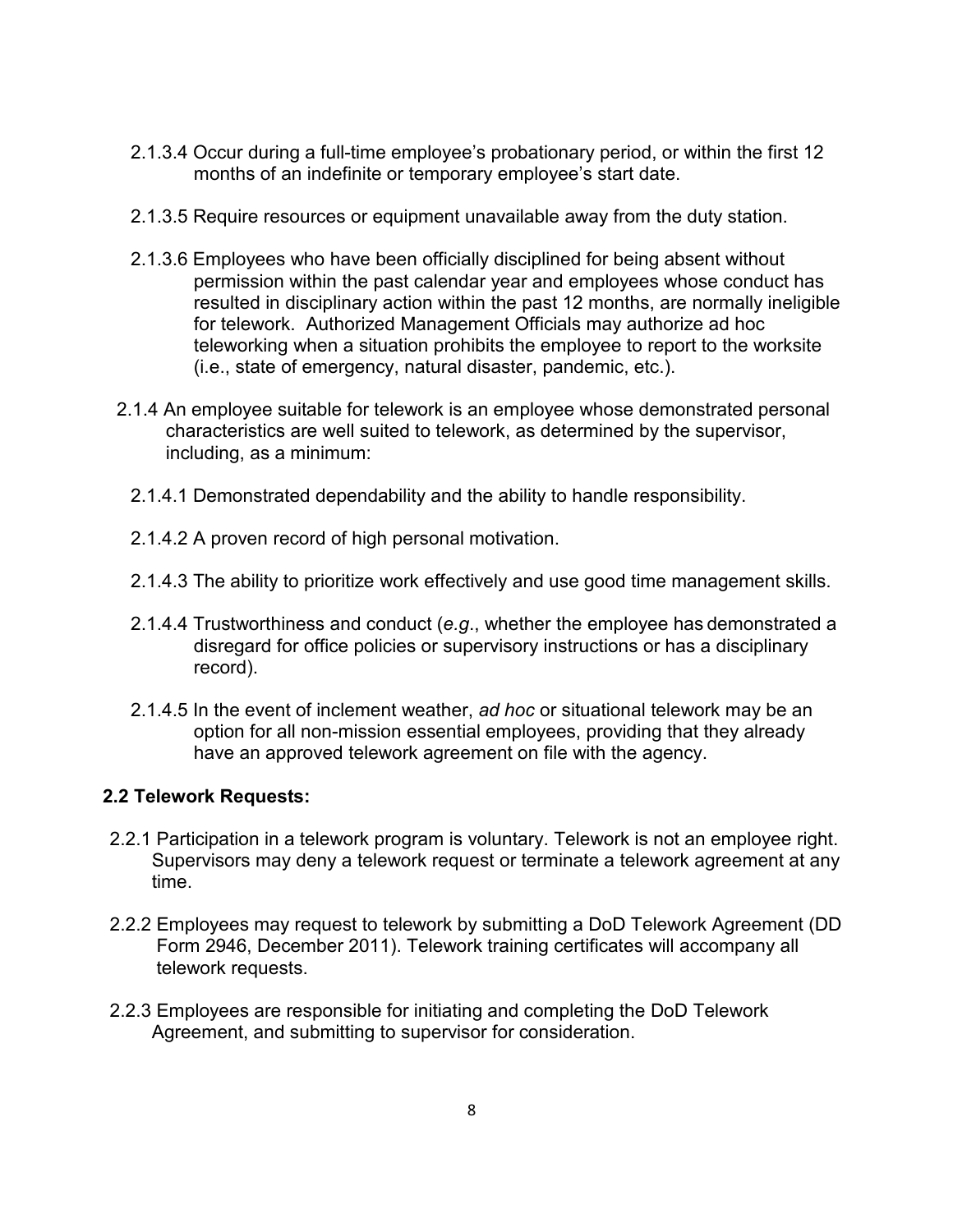- 2.2.4 Supervisors/Managers will ensure the "Component-Specific Terms and Conditions" section of the telework agreements states; what type of telework the employee is eligible for (ad hoc vs. regular), general terms descriptions of duties to be performed while teleworking, the approved alternative worksite, and the telework schedule. Personnel, security, and equipment issues should also be addressed, as well as other applicable terms and conditions.
- 2.2.5 Supervisors/Managers will ensure the Safety Checklist and Technology/Equipment Checklist (Telework Agreement (DD Form 2946), Sections II and III) are completed and signed by the employee. Supervisors will validate these sections by signature and date. Supervisor's signature in Section III indicates telework approval, unless "DENIED" is added.
- 2.2.6 Authorized Management Official approves/disapproves all telework requests, this may be delegated in writing to supervisors/managers. Signature of DD Form 2946, Section I, block 13 indicates approval, unless "DENIED" is added.
- 2.2.7 Denial and termination decisions must be based on business needs or performance. Denials should be provided in a timely manner.
- 2.2.8 Denied telework requests must be sent to the HRO with boxes 1-5 in section 1 of the DD Form 2946 completed by the Authorized Management Official or delegate. The reason(s) for denial must be stated in the Component-Specific Terms and Conditions section. Supervisors/Authorized Management Officials also type "DENIED" in their signature area when denying them.

# **2.2.9 Appeals.**

- 2.2.9.1 Employees covered by a collective bargaining agreement may appeal in accordance with the negotiated grievance procedure unless this subject is specifically excluded.
- 2.2.9.2 Non-Bargaining Unit Employees may appeal in accordance with the current agency grievance procedure.

# **2.3 Telework Training:**

- 2.3.1 Supervisors and employees participating in the AZNG Telework Program are required to complete the applicable telework training through the U.S. Office of Personnel Management. Telework training is a one-time requirement, unless otherwise directed by a supervisor.
	- 2.3.1.1 Employee training: https://www.telework.gov/training-resources/telework[training/virtual-telework-fundamentals-training-courses/employee](https://www.telework.gov/training-resources/telework-training/virtual-telework-fundamentals-training-courses/employee-course/index.htm)[course/index.htm](https://www.telework.gov/training-resources/telework-training/virtual-telework-fundamentals-training-courses/employee-course/index.htm)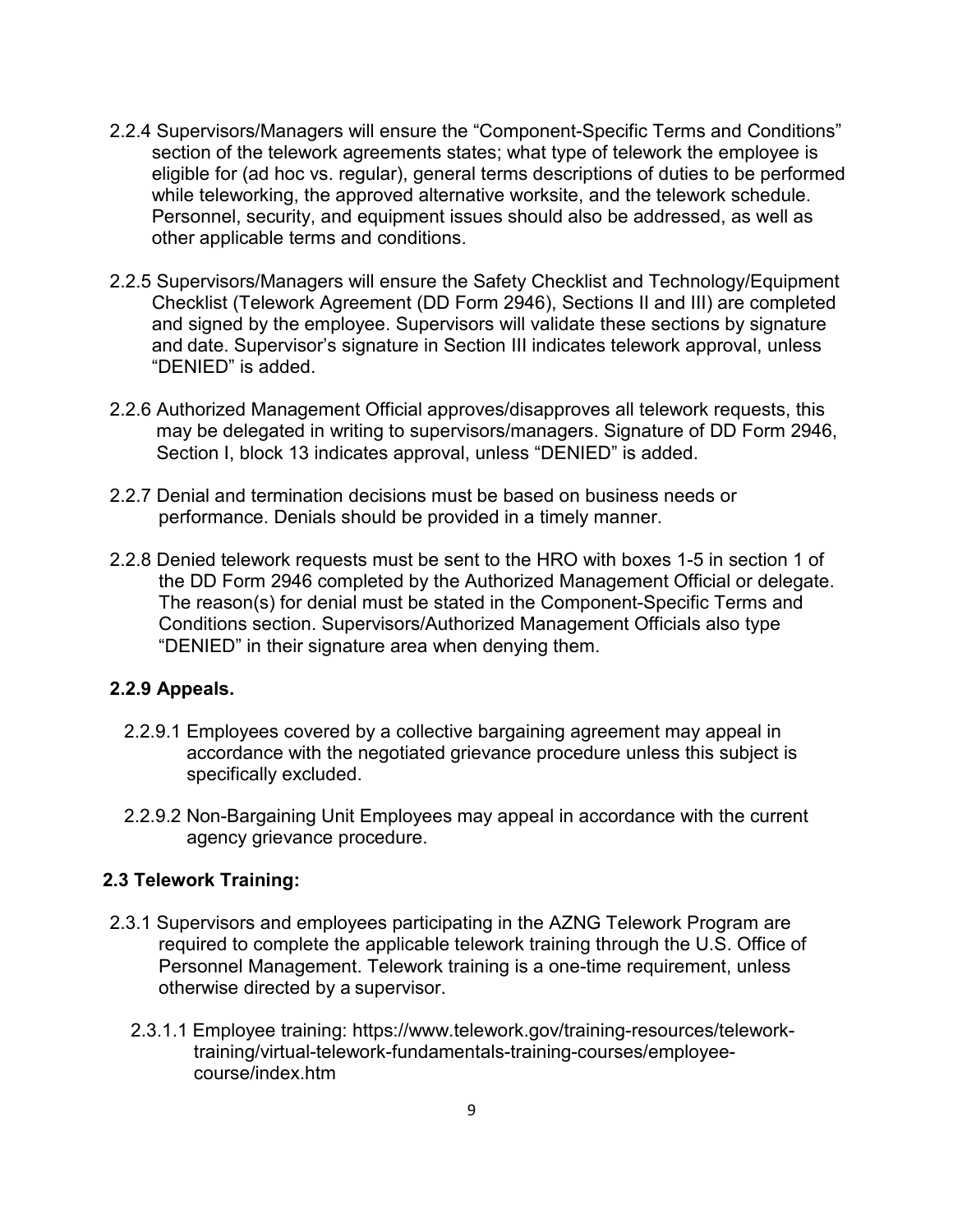- 2.3.1.2 Supervisor training: https://www.telework.gov/training-resources/telework[training/virtual-telework-fundamentals-training-courses/managers](https://www.telework.gov/training-resources/telework-training/virtual-telework-fundamentals-training-courses/managers-course/index.htm)[course/index.htm](https://www.telework.gov/training-resources/telework-training/virtual-telework-fundamentals-training-courses/managers-course/index.htm)
- 2.3.1.3 T32 Technician and T5 Employee telework training must be self-certified in the Defense Civilian Personnel Advisory Service (DCPDS) system. Instructions for the training in DCPDS are located at: https://dema.az.gov/sites/default/files/HRO Important Documents/DCPDS\_Training\_Self-Service.pdf

### **2.4 Telework Agreements:**

- 2.4.2 Prior to the commencement of any telework arrangements, supervisors and employees must complete and sign the DoD Telework Agreement outlining the terms and conditions of the arrangement.
- 2.4.3 Supervisors will maintain the original yearly telework agreement for each eligible employee.
	- 2.4.3.1 Telework agreements states what type of telework the employee is eligible for (ad hoc vs. regular) and what they will work on while teleworking in general terms.
	- 2.4.3.1 The telework agreement prescribes the approved alternative worksite and telework schedule. The agreement also addresses personnel, security, and equipment issues.
- 2.4.4 The completed agreement and training certificates are emailed to JFHQ Human Resources Office (HRO) at ng.az.azarng.mbx.hro-employee-relations@mail.mil for recording.
	- 2.4.4.1 The Telework Agency Coordinator will keep/file copies of all telework agreements.
- 2.4.5 A new telework agreement must be approved for respective employees when there is a change in an Authorized Management Official and/or supervisor.
- 2.4.6 The employee or supervisor may terminate the telework agreement at any time. When possible, advanced written notice terminating the agreement should be provided, however, supervisors may immediately terminate telework agreement when the employee's performance falls below expectations.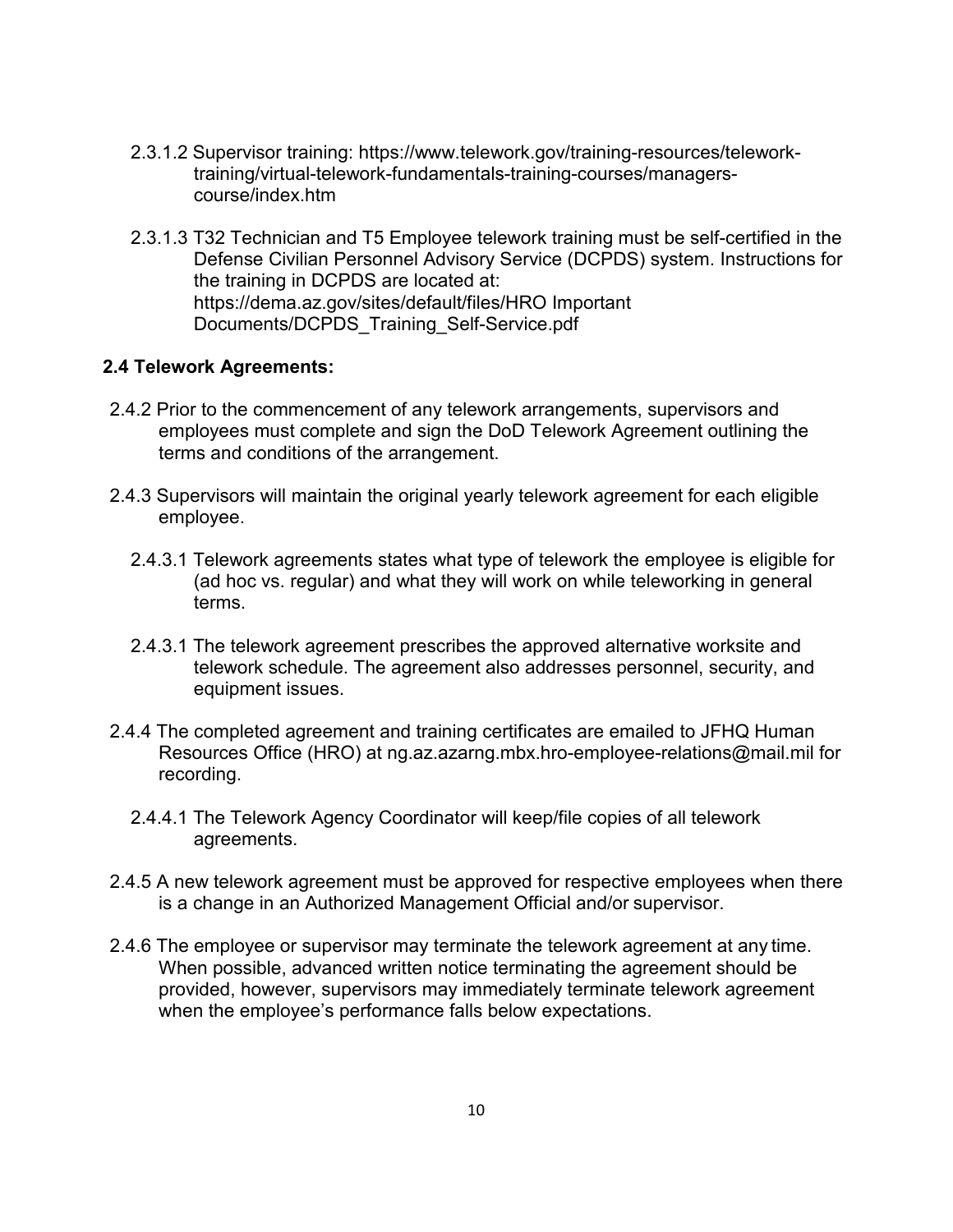- 2.4.7 Teleworkers should notify their supervisors as soon as possible in the event dependent care prevents or significantly disrupts work accomplishment. Teleworkers should then request approval for appropriate leave while performing dependent care responsibilities.
- 2.4.8 Failure to comply with the terms of the telework agreement, or diminishment in the employee's performance could result in suspension or termination of an employee's telework agreement.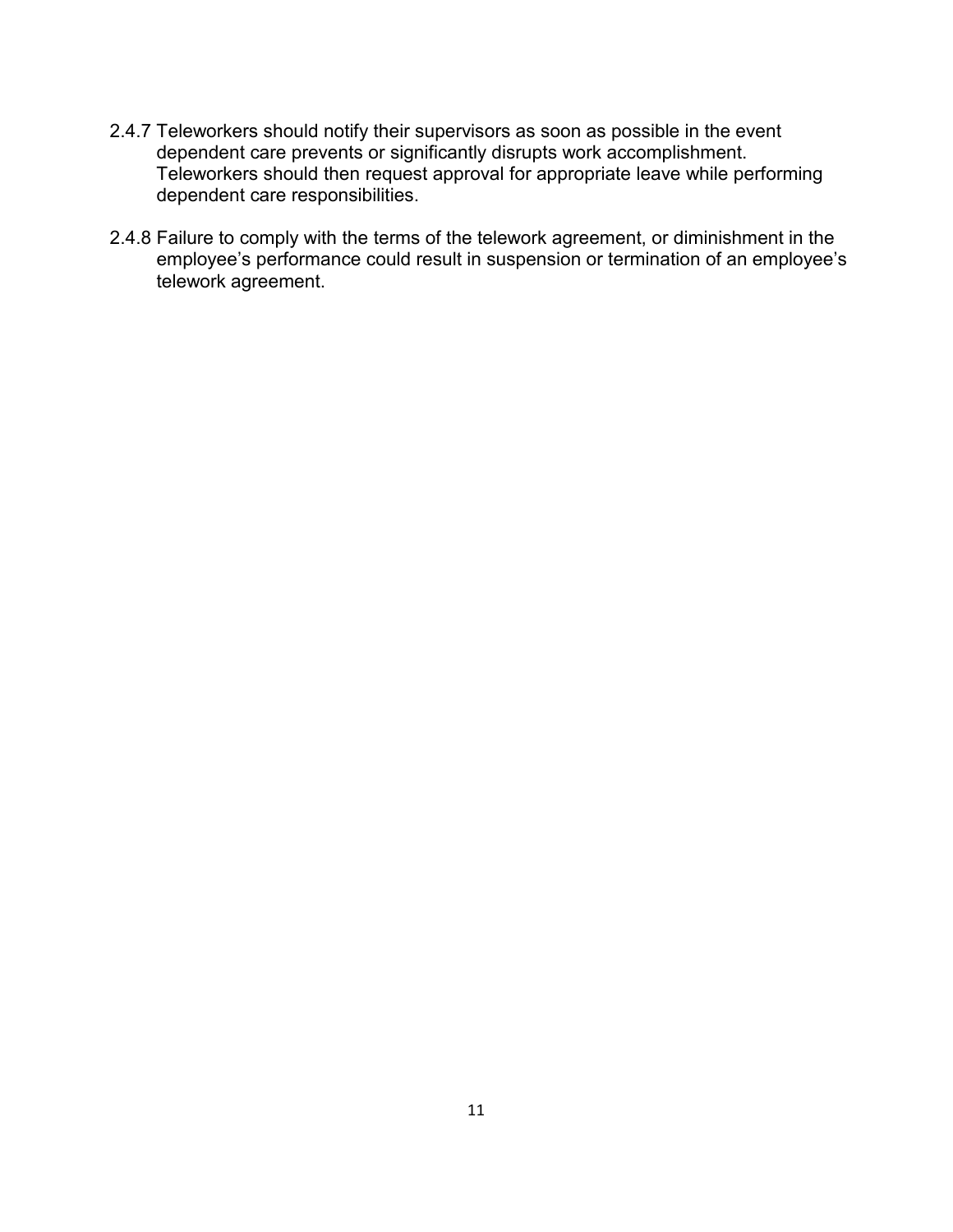# **Section 3 – Attendance and Work Performance**

# **3.1 Certification and Control of Time and Attendance:**

- 3.1.1 AZNG T32 Technicians and T5 National Guard Employees. Time spent in a telework status must be accounted for and reported in the same manner as if the employee reported for duty at the traditional worksite. Supervisors will ensure the number of hours each individual spends in a scheduled telework status during the regular daily tour of duty is identified with reason code "TW". For instance, if a technician has a regular daily tour of duty of 8 hours and spends 8 hours in a telework status, 8 hours would be recorded using the "TW" code. Hours spent in a telework status that are outside of the regular daily tour must also be approved in advance by the supervisor and accounted for as compensatory time earned. Ad hoc or situational telework will be coded as "TS". Use the "TM" code for telework that has been approved for a particular employee as deemed necessary by the command for medical reasons.
- 3.1.2 Supervisors can verify an employee's time spent working at an alternative worksite by determining the reasonableness of the work output for the time spent, or by making occasional telephone calls during the employee's scheduled work hours at the alternative worksite.

# **3.1.3 Leave:**

- 3.1.3.1 AGRs must adhere to respective service leave and pass instructions and/or regulations.
- 3.1.3.2 Military Technicians and Title 5 employees must submit leave request in accordance with current Arizona Department of Emergency and Military Affairs (AZ DEMA)/Federal policy/guidelines.

# **3.2 Performance Management:**

- 3.2.1 Employees authorized to telework must have a proven (or expected, for new employees)performance rating of at least "fully successful", or equivalent, to be eligible for participation in the telework program.
- 3.2.2 Teleworkers' performance should be monitored in the same/similar manner, as much as possible, as all employees at the traditional worksite.
- 3.2.3 Teleworkers are required to complete all assigned work, consistent with the approach adopted for non-teleworking employees in the work group. Teleworkers will return phone calls/messages and emails in the same manner as expected at the traditional worksite.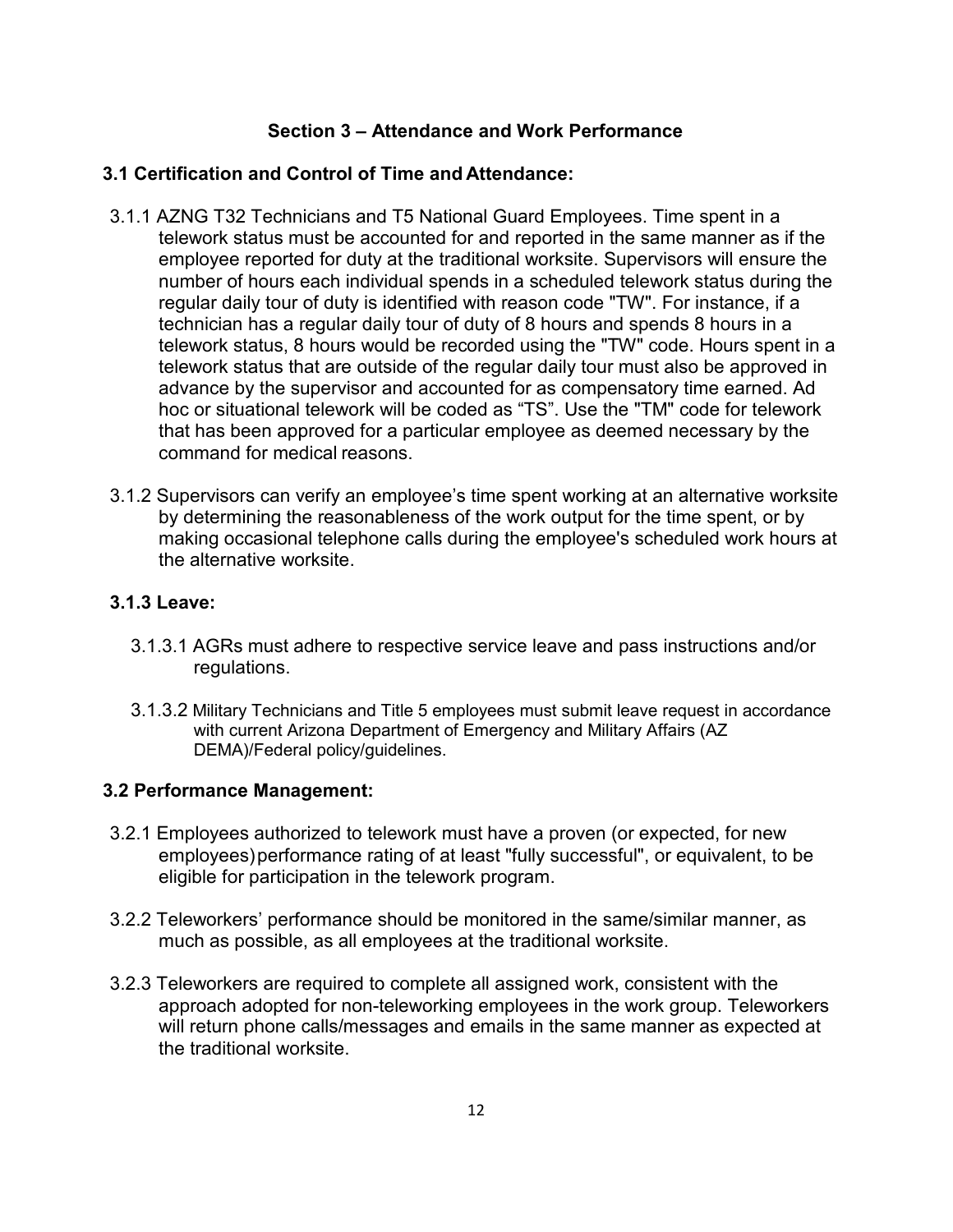3.2.4 Telework must not adversely affect organizational missions and functions. If supervisors determine an adverse effect, they must immediately modify or terminate the telework arrangement. Supervisors can immediately terminate telework agreements when they deem the arrangement fails to meet the organization's needs or that the employee's performance does not meet the prescribed standard.

### **3.3 Work Schedules:**

- 3.3.1 The existing rules on hours of duty apply to teleworking employees.
- 3.3.2 Employees must be accessible and available for during their scheduled work hours.
- 3.3.3 Employees may participate in both an alternate work schedule and a telework program at the same time. The telework daily schedule should follow the employee's set worksite work-schedule.
- 3.3.4 Supervisors have the authority to require telework employees to report to their worksites on scheduled telework days.
- 3.3.5 Supervisors should balance telework with worksite presence to optimize workgroup performance.

### **3.4 Compensatory Time:**

3.4.1 The compensatory time provisions that apply to T32 and T5 employees working at a traditional worksite apply to individuals on a Telework Agreement. T32 and T5 employees may work compensatory time only when approved by the supervisor in advance.

### **3.5 Official Duty Station:**

- 3.5.1 The Office of Personnel Management Guide to Processing Personnel Actions defines "duty station" as the "city/town, county, and state in which the employee works". For AZNG telework employees, this will be the location of the employee's official worksite, not their telework location.
- 3.5.2 Locality pay will be based on the location of the employee's official worksite, not their telework site.

### **3.6 Telework and Travel:**

3.6.1 The travel provisions that apply to employees working at a traditional worksite also apply to employees who telework. An employee who is directed to travel to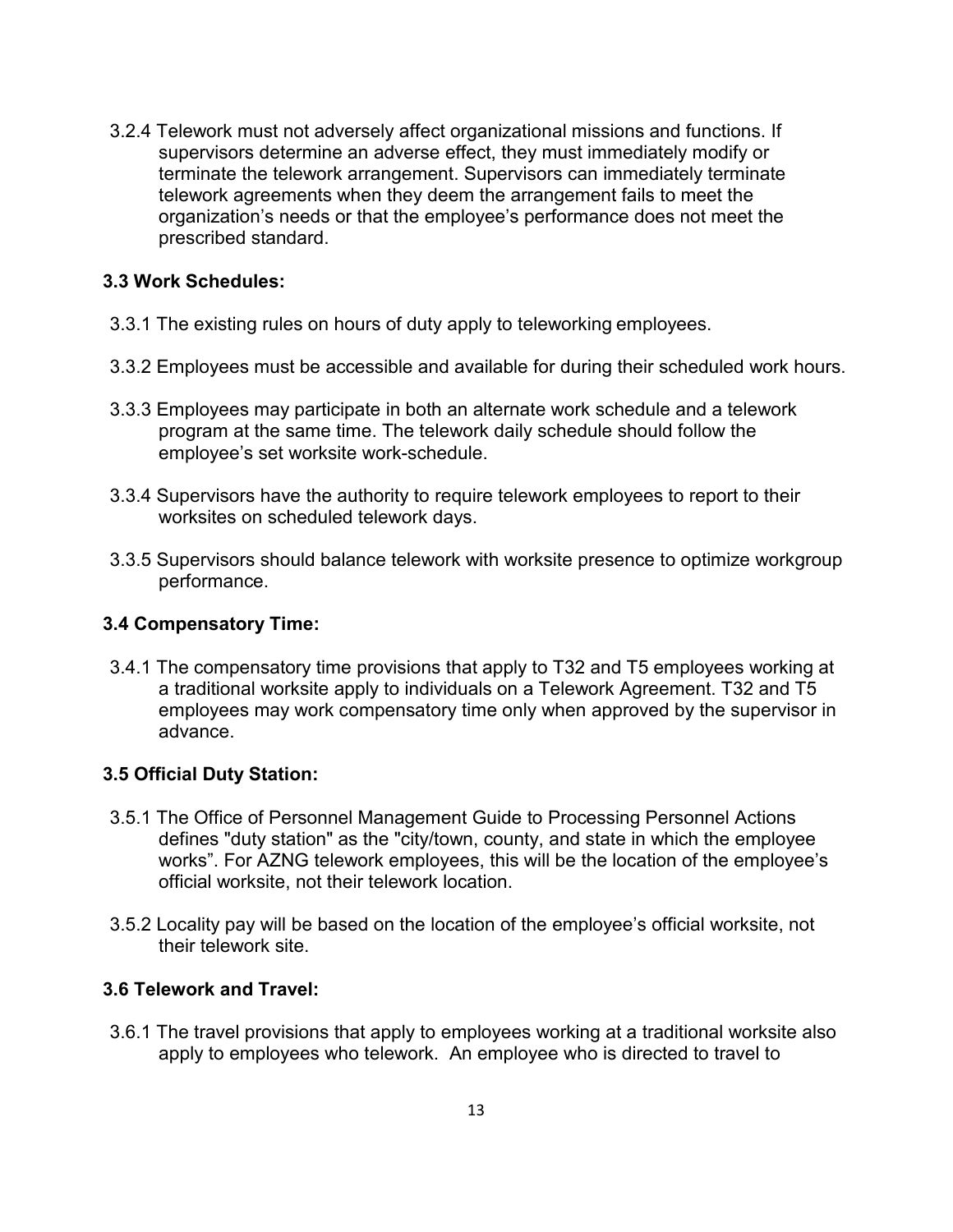another worksite during his or her regularly scheduled duty/work day would have the additional travel hours credited as hours of work.

3.6.2 Management reserves the right to require employees to report to the traditional worksite on scheduled telework days, based on operational requirements. Commuting time for employees required to report to the traditional worksite on telework days will not be credited as hours of work unless the workday has already started when they are directed to go to the traditional worksite.

### **3.7 Emergency Dismissal, Closing, or Delay:**

- 3.7.1 When AZNG organizations/units are deemed to be "closed for business", employees not designated by the Adjutant General as "mission essential employees," including teleworkers are excused from duty without loss of pay or charge to leave.
- 3.7.2 If a situation arises at the employee's alternative worksite that results in the employee being unable to continue working (e.g., power failure) the employee must report this situation to their immediate supervisor as soon as feasible, but not later than the next duty day. The supervisor should determine action on a case-by-case basis. Depending on the particular circumstances, supervisors may grant the teleworker an excused absence, offer the teleworker the option to take leave, use compensatory time off, or require the employee to report for work at the traditional worksite.
- 3.7.3 If a situation arises where employees reporting to the traditional workplace are allowed to report to work at a delayed reporting time, employees who are teleworking at their home would not be affected, therefore should begin work as scheduled.
- 3.7.4 If the employee knows in advance of a situation that would preclude workingat the alternative worksite then; a change in work schedule, leave, or work at the employee's traditional worksite must be scheduled (e.g., scheduled power or communication outages for upgrades).

### **3.8 Personal Physical Training (PT) Programs**

3.8.1 Teleworkers who are eligible to participate in a personal physical training (PT) program during duty hours in accordance with DEMA policy letter 20.11 may continue to do so. Eligible teleworkers consider their reported telework location as their work site for the purposes of complying with the DEMA PT policy. All other PT program requirements and limitations still apply. Since teleworkers are not colocated with their supervisors, teleworkers must coordinate PT times prior to participating in the activity and must check in/out with their supervisor when activity is conducted during the employee's shift.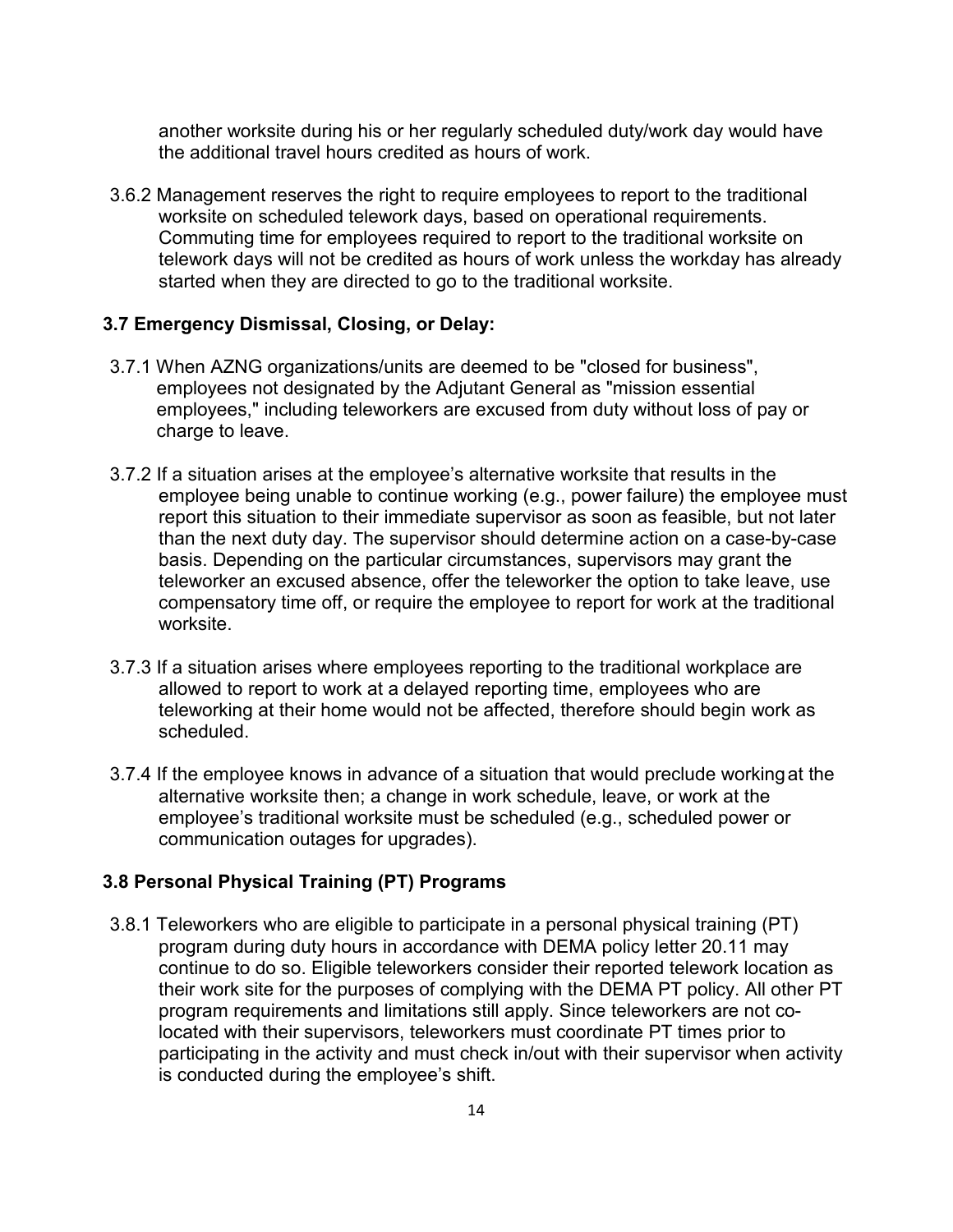# **Section 4 - Equipment and Liabilities**

### **4.1 Government Furnished Equipment and Security:**

- 4.1.1 Government Furnished Equipment must only be used for official duties only. The teleworker is authorized to use government-furnished equipment and only for activities related to the teleworkers duties. The employee must return all government-furnished equipment and materials to the agency at the conclusion of teleworking arrangements.
- 4.1.2 Teleworkers are responsible for the security of all official data, protection of any government-furnished equipment and property, and accomplishment of the mission of AZNG at the alternative worksite. *Under no circumstances will the handling of classified data be authorized for teleworkers.*
- 4.1.3 All files, records, papers, or machine-readable materials created while teleworking are the property of AZNG. Records subject to the Privacy Act may not be disclosed to anyone except those authorized access as a requirement of their official responsibilities. Supervisors, managers, and employees shall ensure that appropriate physical, administrative, and technical safeguards are used to protect the security and confidentiality of such records. Only copies, not originals, of Privacy Act documents may be permitted to be taken out of the traditional work site and they may be taken only on temporary basis and not permanently stored out of the traditional work site. Supervisors and/or managers shall ensure that any teleworkers who will be working on Privacy Act materials receive appropriate Privacy Act training.

# **4.2 Workers' Compensation and Other Liabilities**

- 4.2.1 Federal Employees Compensation Act (FECA). Employees who are directly engaged in performing the duties of their jobs are covered by the Federal Employees Compensation Act (FECA), regardless of whether the work is performed on the agency's premises or at an alternative worksite. The employee must notify the supervisor immediately of any accident or injury at the alternative worksite, provide details of the accident or injury, and complete the DOL Form CA-1, Federal Employee's Notice of Traumatic Injury and Claim for Continuation of Pay/Compensation.
- 4.2.2 Government Liability Restrictions. For work-at-home arrangements, the employee is required to designate one area in the home as the official work station. The government's potential exposure to liability is restricted to this official work station for the purposes of telework. Employees are responsible for ensuring that their homes comply with safety requirements. The AZNG retains the right to inspect the home worksite, by appointment only, to ensure safety standards are met and government furnished equipment is properly maintained. The government is not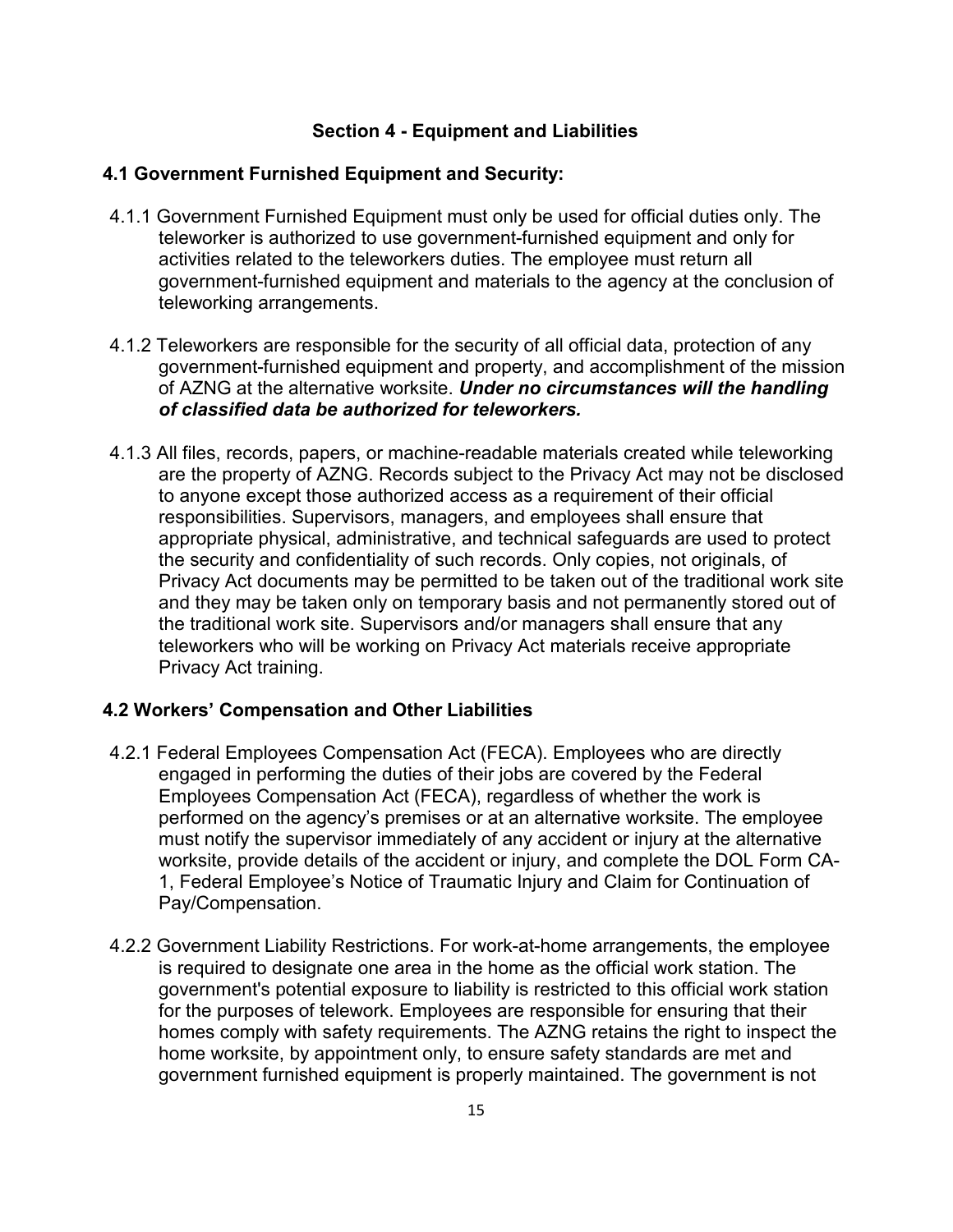liable for damages to an employee's personal or real property while the employee is working at the approved alternative worksite, except to the extent the government is otherwise liable under the Federal Tort Claims Act (28 U.S.C. § 2671) or the Military and Civilian Employees Claims Act (32 U.S.C. §3701).

The proponent of this directive is the AZNG Human Resources Office. Users are invited to send comments and suggested improvements to the 5636 E. McDowell Road, Phoenix AZ 85008-3495, ATTN: NGAZ-HRZ.

 $d$  1 minh

MICHAEL T. McGUIRE Major General, AZ ANG The Adjutant General